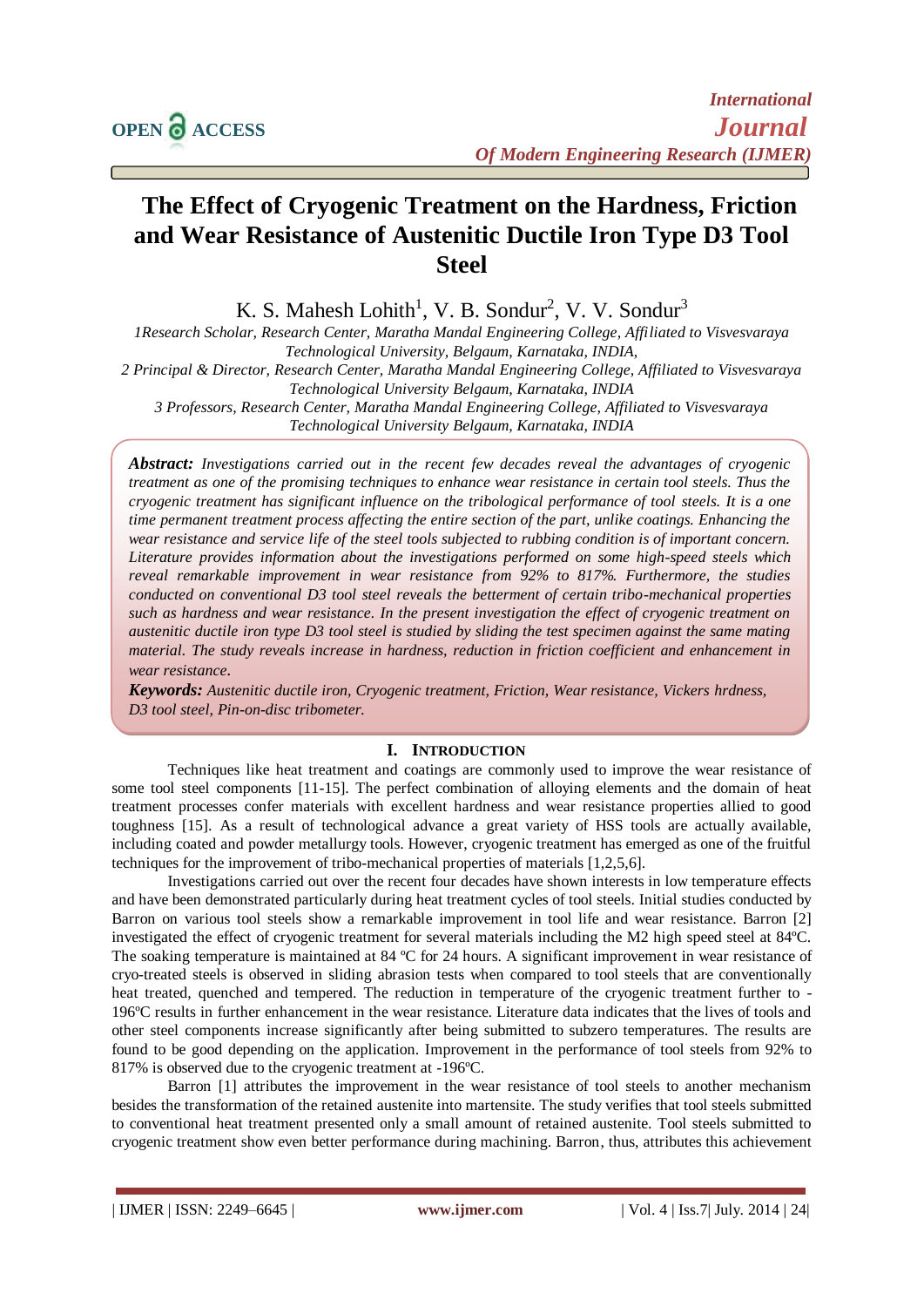to transformation of retained austenite to martensite and the presence of both hard and small carbide particles that are well distributed among the larger carbide particles within the martensite matrix.

Paulin [3], in his work, verified the presence of fine precipitated carbide particles and their importance related to the material properties. The precipitated carbides reduce internal tension of the martensite and also micro cracks susceptibility is minimized. The uniform distribution of fine carbides of high hardness enhances the wear resistance. Study conducted by Huang and associates [5] also confirms that the cryogenic treatment not only facilitates the carbide formation, it can also make the carbide distribution more homogeneous.

The study conducted by Yun [4] verifies changes in the micro-structure of M2 high speed steel when the material is subjected to different cycles of cryogenic treatment at -196 ºC. The results attribute to the transformation of retained austenite into martensite and precipitation of ultra-fine carbides.

The effect of deep cryogenic treatment (DCT) on the properties of some tool steels is studied by Molinari and others [6]. The investigation is carried out with both field tests and laboratory tests on real tools. The execution of the deep cryogenic treatment on quenched and tempered high speed steel tools increases hardness, reduces tool consumption and down time for the equipment set up, thus leading to cost reductions of about 50%. The laboratory investigation on an AISI M2 and an AISI H13 steel confirms the effectiveness of DCT followed by conventional heat treatment in increasing the wear resistance and toughness.

The mechanical properties such as hardness and wear resistance of the tool and die steel samples treated by conventional tempering and cryogenic quenching with tempering have been evaluated employing Vickers indentation and sliding wear techniques, respectively. The investigation demonstrates deep cryogenic treatment leads to considerable micro-structural changes which results in enhanced tribo-mechanical properties [7].

Study conducted by Dhokey and Nirbhavane [8] describes the effect multiple tempering after cryogenic treatment for D3 tool steel. The hardness, micro structure and wear loss are studied for different kinds of treatments. The treatments are like HT (Hardening and Tempering), HC (Hardening and cryotreatment), HCT, HCTT, HCTTT (Hardening, cryogenic treatment, tempering and multiple tempering). Wear test is conducted by holding D3 sample pin against the SAE 52100 steel disc of pin on disc tribometer. The study unveils decrease in hardness with multiple tempering of cryo-treated D3 tool steel. The study also reveals the reduction in wear resistance with multiple tempering of the cryo-treated D3 tool steel.

The instrumentation for the measurement of tribo-mechanical properties are of many types and the methods of evaluation of the properties are also of various kinds. There are different forms of tribometers used for the evaluation of tribo-mechanical properties and one of the types, advanced reciprocating tribometer, is studied and published by the author as a co-worker [10] . In the current study pin-on-disc tribometer, conforming with ASTM standards, is used for the evaluation of tribo-mechanical properties of the materials.

# **II. AUSTENITIC DUCTILE IRON TYPE D3 TOOL STEEL**

## **2.1 COMPOSITION**

In the present work, unlike the D3 tool steel used in the study [8], the material selected for the study is austenitic ductile iron (ADI) type D3 tool steel. The composition of austenitic ductile iron is 2.6% of carbon, 2.5-3.5% of chromium, maximum of 1.0% of manganese, 28.0-32.0% of Ni, maximum of 0.08% of phosphorus, maximum of 1.0-2.8% of silicon and iron being the balance percentage of the structure.

## **2.2 IMPORTANCE OF AUSTENITIC DUCTILE IRON TYPE TOOL STEELS**

The study is intended to determine the tribo-mechanical properties of cryo-treated D3 Tool Steel. Since the Pin-On-Disc tribometer could be operated at higher linear speeds when compared to reciprocating tribometer, in the present study an improved version of Pin-On-Disc tribometer with modified pin holding attachment [Fig. 1.] is used to evaluate friction and wear of D3 tool steel. The evaluation of the friction and wear properties is significant and must be done with well defined procedure. Hence The samples are prepared to conform the Pin-On-Disc tribometer specifications.

# **III. INTRODUCTION TO CRYOGENIC TREATMENT AND ITS INFLUENCE ON SOME TOOL STEELS**

Cryogenic treatment process is not a supplement process for heat treatment. Rather, it is an extension of heat treatment process which would be helpful in obtaining improvement in some of the tribo-mechanical properties for some of the materials. The subzero treatment on metals has been extensively employed for many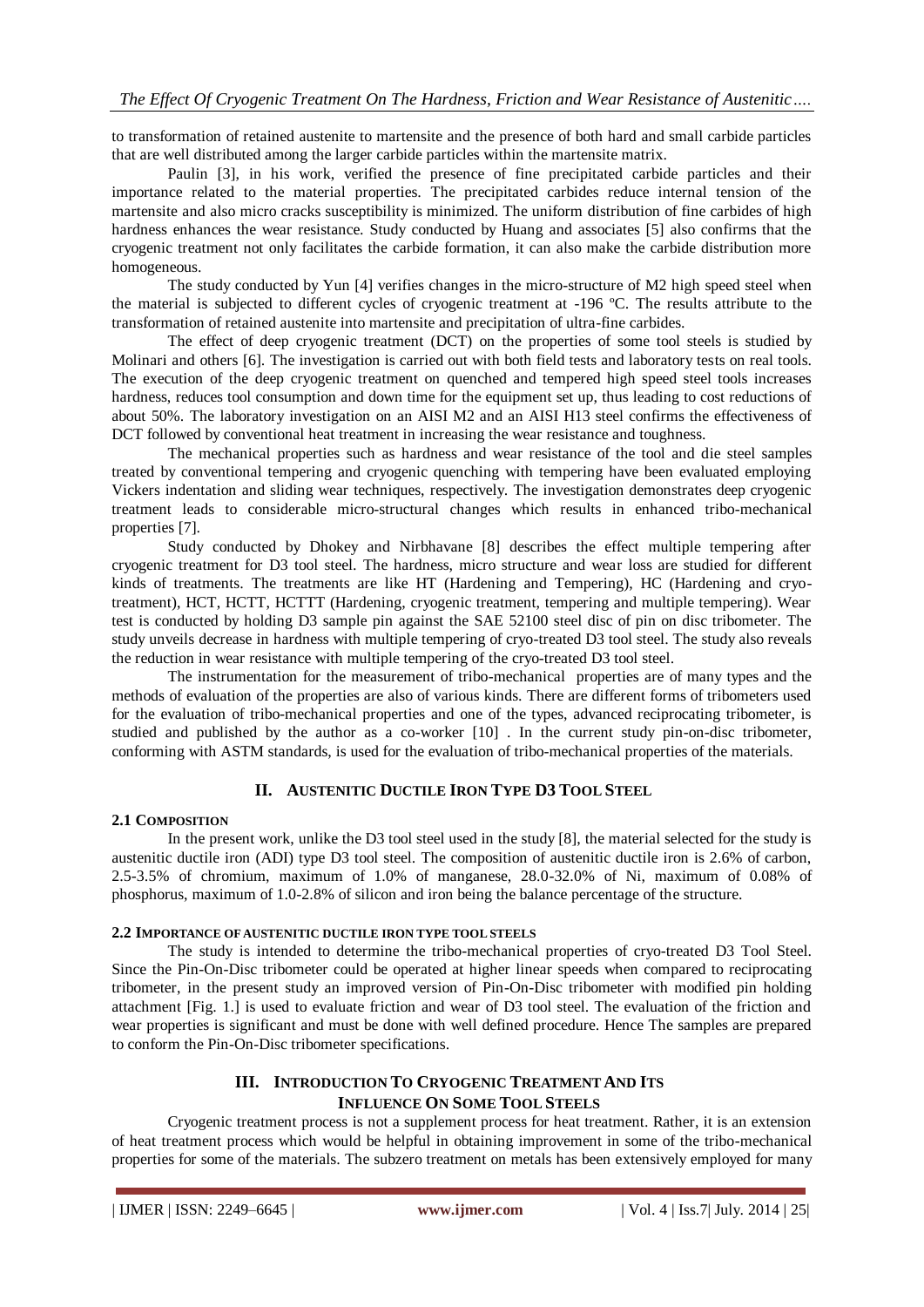decades for various applications like stabilizing dimensions of precision machined parts and gauges, removal of internal stresses, improving tool life of cutting tools etc.

When metals are gradually cooled to cryogenic temperatures, soaked for a prolonged period and allowed to warm to room temperature at a predetermined rate, the lattice structure changes due to stresses being relieved during cryogenic treatment cycle. In the case of ferrous metals, the soft, ductile, FCC structured austenite gets converted to strong and harder BCC structured martensite. Apart from this change, a wide precipitation of newly formed carbides into the hard martensite structure induces a dense lattice structure [1,3].

Earlier studies have revealed the fact of newly precipitated carbide particles are largely responsible for the increase in wear resistance characteristics by the process, due to, a denser, uniform and fine micro structure. This results in larger surface area of contact between the tool and metal which reduces friction, heat and wear. Obvious changes have been found in the improvement of tool life of high-speed tool steels.

## **IV. SAMPLE PREPARATION AND THE PROCESS OF CRYOGENIC TREATMENT**

#### **4.1 SAMPLE PREPARATION AND THE PROCESS OF CRYOGENIC TREATMENT**

The study is intended to determine the tribo-mechanical properties of cryo-treated D3 Tool Steel. Since the Pin-On-Disc tribometer could be operated at higher linear speeds when compared to reciprocating tribometer, in the present study an improved version of Pin-On-Disc tribometer [Fig. 2.] with modified pin holding attachment [Fig. 1.] is used to evaluate friction and wear of D3 tool steel. The evaluation of the friction and wear properties is significant and must be done with well defined procedure. Hence The samples are prepared to conform the Pin-On-Disc tribometer specifications.



Figure 1. Modified pin holding attachment Figure. 2. Pin-On-Disc Tribometer



# **4.2 PREPARATION OF MATERIAL SAMPLES FOR TRIBOLOGY TESTS**

It is of interest to test some of the mechanical properties of the selected material. In order to conduct the wear resistance test on the wear testing rig: A disc of D3 tool steel of diameter 110mm having a thickness of 8.1 mm is required. The surface finish of 0.24 micrometer is required for the disc which is accomplished by surface grinding operation. The disc has a central hole of 8.5mm in diameter and an eccentric hole of 4mm in diameter at a distance 11.25mm from the center of the disc. The pins required for wear testing are obtained by cutting and finishing a rod of length 300mm and diameter of 6mm. The length of each pin is 25mm. Square slabs of dimension 50mmx50mmx10mm are fabricated for hardness tests.

#### **4.3 CRYOGENIC TREATMENT FOR THE TEST SAMPLES**

Fabricated samples are categorized into two different batches. One batch is taken through a cycle of cryogenic treatment. The hardness specimen, specimen pins and specimen discs are placed inside the cryogenic system Fig. 4. The cryogenic processor system is provided with a container in which liquid nitrogen gets filled. Initially, during the cryo-treatment, the container temperature is maintained at room temperature of 300K. The temperature of the system is gradually reduced to the soaking temperature of 98 K with a cooling rate of 0.417 K/min. This takes about 8 hours to attain the temperature 98 K. The cooling is controlled by a data acquisition system which regulates the liquid flow through the solenoid valve. If the rate of fall in temperature is quick compared to the preset value then the the flow of the liquid nitrogen is stopped so that the temperature drop is maintained at preset value. The amount of liquid required for attaining this temperature is about 250 litre.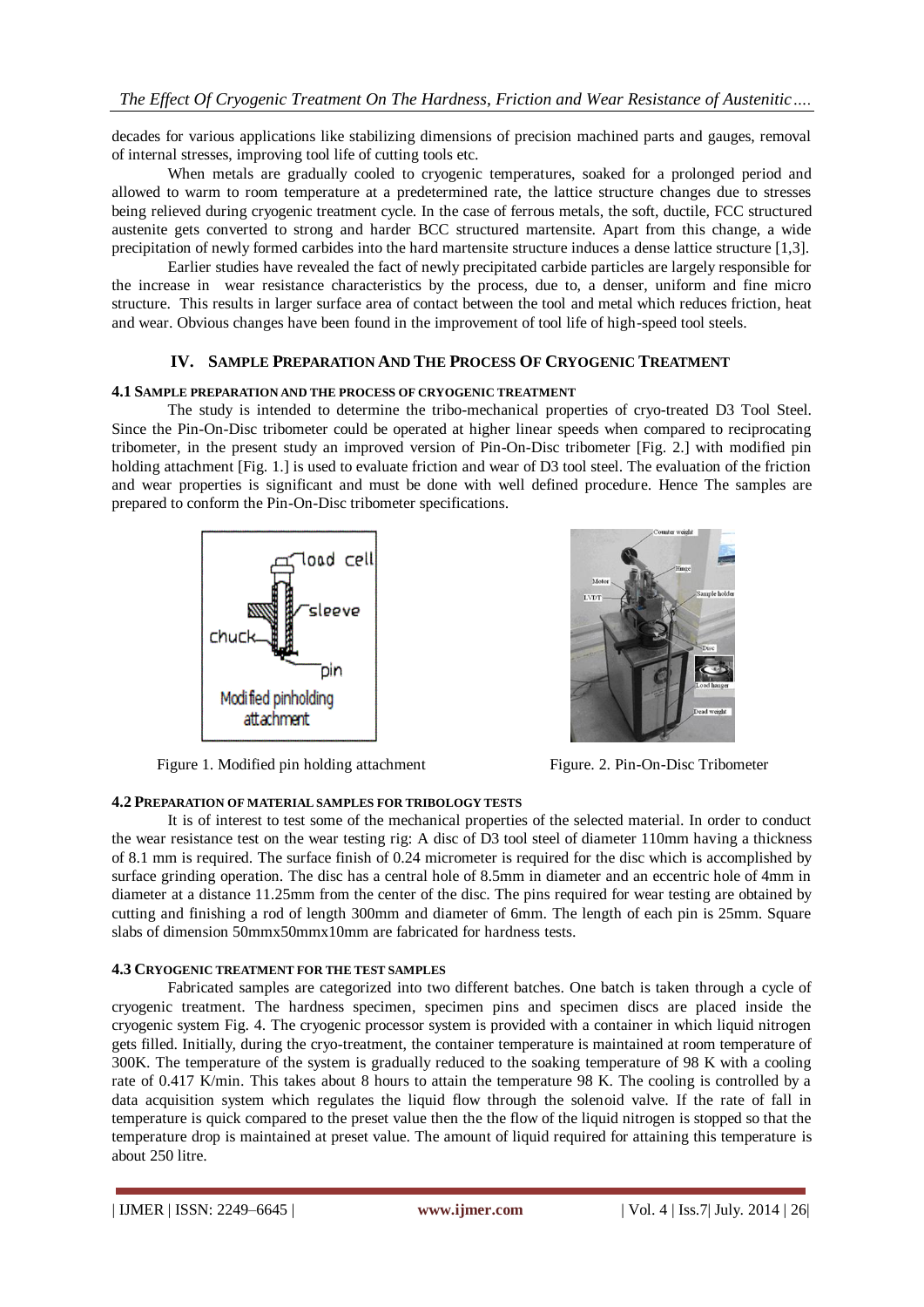



Once the specimens are cooled to a temperature of 98 K the temperature is maintained constant for a period of 24 hours [9]. In order to hold the temperature constant for a period of 24 hours it takes about 450 litre of liquid nitrogen. The beneficial changes of the cryogenic treatment occur during this phase of the treatment. After the 24 hours the system is allowed to gradually heat to the room temperature. The warming at rate 2.4 min\K and hence it takes 8 hours for the specimens to attain the room temperature 300K Fig. 3.

## **V. EXPERIMENTS**

The Untreated and cryo-treated samples are fabricated as per the required standards for the Vickers hardness test and conforming to the specifications of the Pin-On-Disc tribometer designed as per ASTM standards.

## **5.1 DETERMINATION OF VICKERS HARDNESS FOR D3 TOOL STEEL**

Hardness measurement is done for both untreated and cryo-treated test specimen. Vickers hardness measurement technique is used to determine the hardness of the selected material specimens. The hardness is determined by taking average of six readings. The average Vickers pyramid number (HV) or Diamond pyramid hardness (DPH) determined using Vickers indentation method is given in the Table. 1.

| <b>Sample</b> | $F$ (kg wt) | d(mm) | НV  |
|---------------|-------------|-------|-----|
| Untreated     |             | 0.411 | 220 |
| Cryo-treated  |             | 0.379 | 258 |

Table. 1. HV – Untreated and Cryo-treated austenitic ductile iron type D3 tool steel.

## **5.2 FRICTION AND WEAR TESTS**

Specifications of the Pin-On-Disc tribometer used for the tribo-mechanical tests are as described below. The loading capacity is from 5N to 250N having the resolution of 1N. The maximum friction force of 100N can be measured with 1N resolution Fig. 2. The resolution of linear variable differential transformer (LVDT) is 1 micron. The Pin-On-Disc tribometer is calibrated using standard specimen for which the tribomechanical properties are well defined. Experiments are conducted by sliding D3 pin against D3 Disc, for both untreated and cryo-treated samples, using Pin-On-Disc Tribometer. The idea of making the pin and disc of same material is to study the effect of cryogenic treatment on the material when it is under rubbing condition with identical material. Friction and wear tests were first conducted for untreated D3 pin sliding against untreated D3 disc. In the later part of the experiments friction and wear tests were conducted for the cryotreated D3 pin sliding against cryo-treated D3 disc. Friction and LVDT Displacement were acquired using data acquisition system for a constant load of 40N and keeping the sliding distance same 1000m. The experiments were conducted for two different sliding speeds of the D3 disc 1m/s and 5m/s. During the tribo-mechanical tests wear debris is not removed from the surface of the disc to simulate practical real time sliding environment.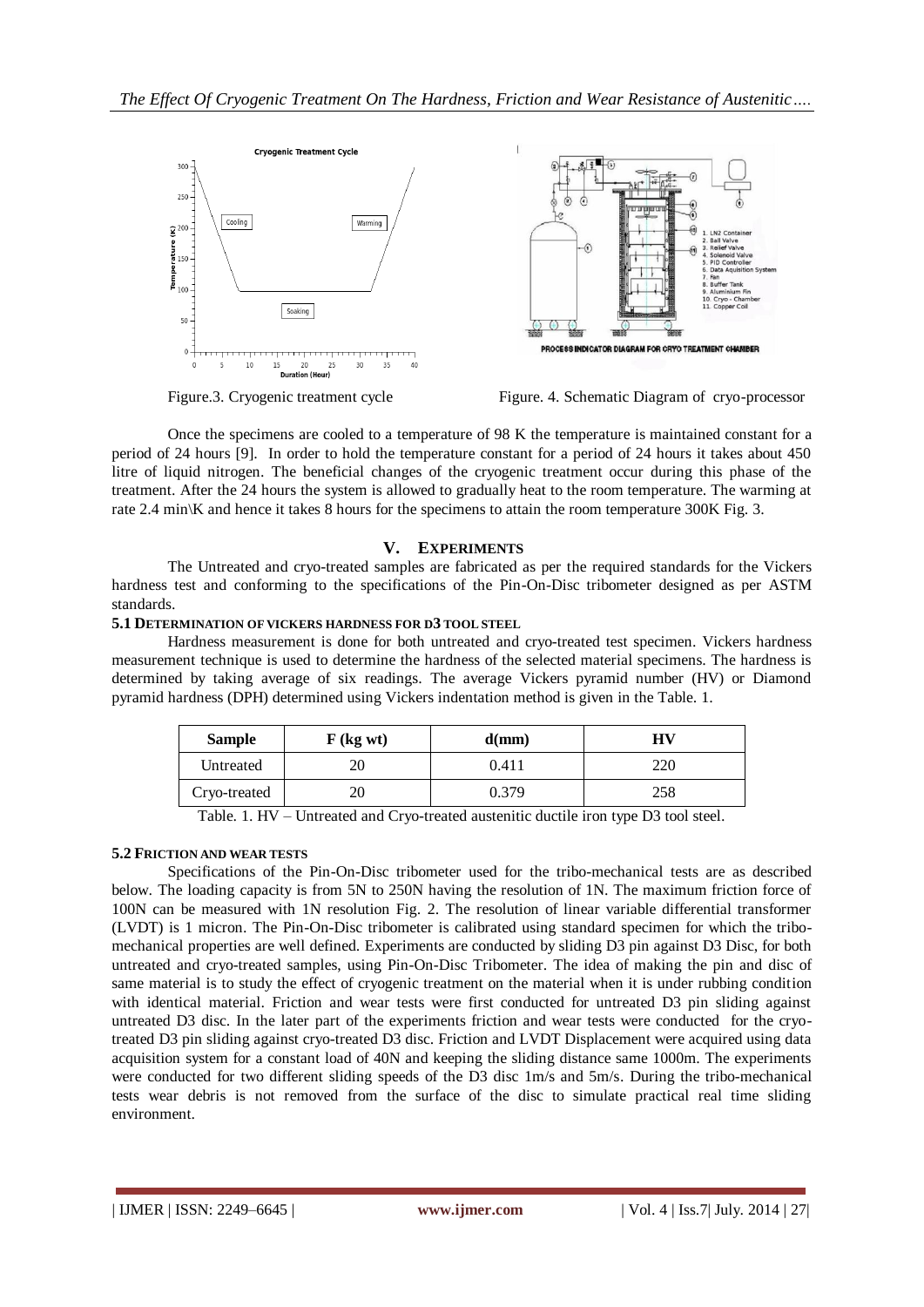#### **VI. RESULTS AND DISCUSSION**

Vickers hardness measurements are done with six trials and an average value is obtained. The average of the HV is 221 before cryo-treatment. The average of the HV is 258 after cryo-treatment. The results show enhancement by 17% after cryo-treatment. It is evident from the present study that there is appreciable increase in the hardness of the material as a result of cryo-treatment. This is attributed to the transformation from retained austenite to martensite and the formation of carbide particles.

The comparison of co-efficient of friction between untreated and cryo-treated samples conclude the betterment of the performance of the material with lower friction after cryo-treatment. The plots in Fig. 5. reveal the lowering of friction after cryo-treatment, for the sliding speeds 1m/s and 5m/s.

The fluctuations in the values of co-efficient of friction were observed during the experimentation and is due to the lumps of wear particles formed during the three body abrasive wear. It is evident from the visual inspection and the plots that the wear particle size is comparatively high in case of lower speed 1m/s than higher speed 5 m/s



Fig. 5. Variation of friction as a function of sliding distance for linear speeds 1m/s and 5 m/s

Plots of displacement measured by linear variable differential transformer (LVDT) as a function of sliding distance for linear speeds 1m/s and 5m/s are made for both untreated and cryo-treated samples. The plots are as shown in Fig. 6. The plots show appreciable increase in the wear resistance of D3 steel after cryotreatment The percentage change in LVDT displacement per kilometer sliding is calculated from trend lines (least square fit). Even though the LVDT displacement does not exactly bring out the precise value of linear wear it represents a value proportional to linear wear since the normal load is constant.



Figure. 6. LVDT displacement function of sliding distance for linear speeds 1m/s and 5 m/s